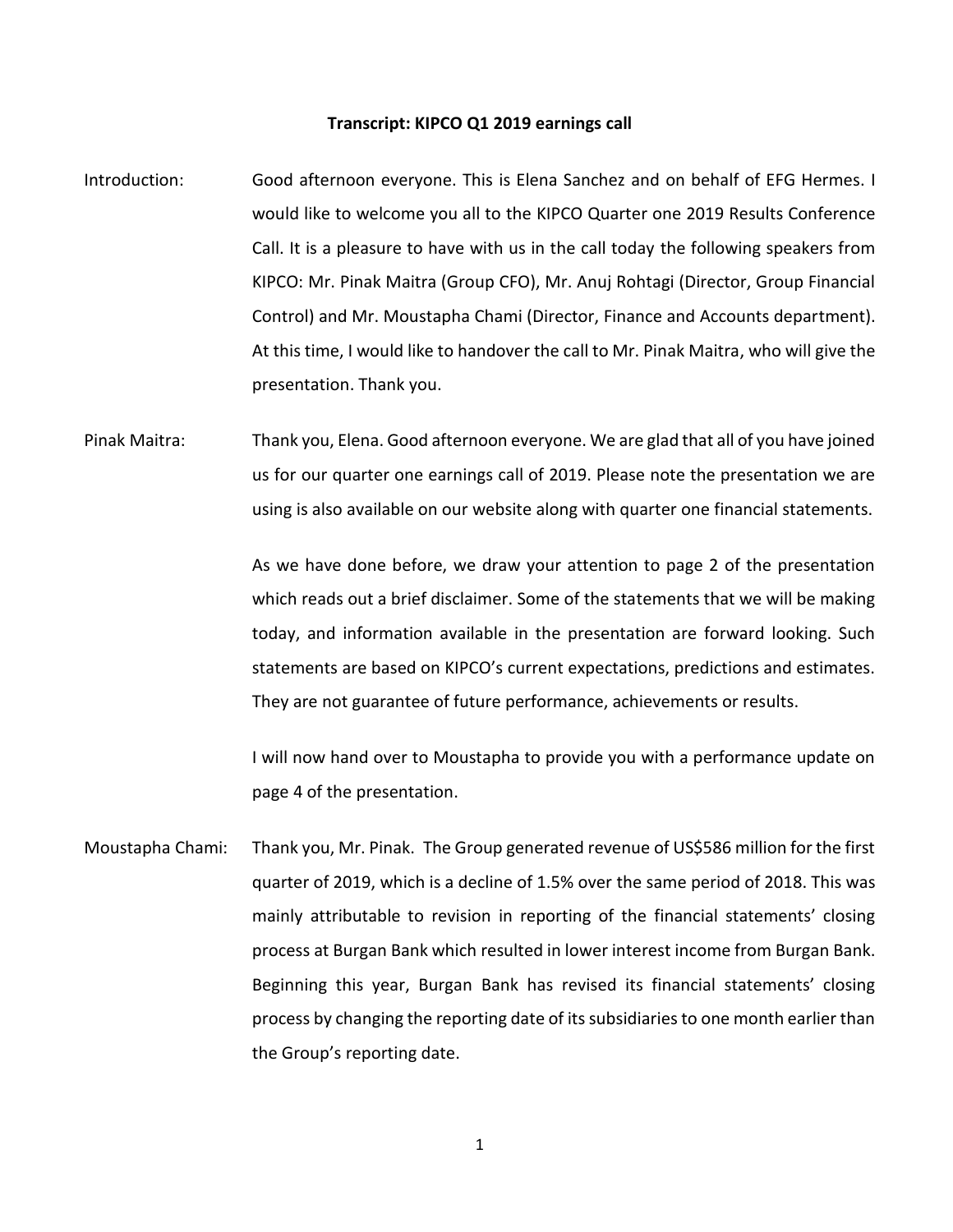We have reported a net profit of US\$21 million for the period. This is an increase of 15% compared to the first quarter of last year. This translates into an EPS of 2.1 fils per share or 0.7 cents per share, an increase of 41% over quarter 1 2018 EPS of 1.5 fils per share or 0.5 cents per share.

Now, I will hand it back to Mr. Pinak.

Pinak Maitra: Thank you Moustapha. I now move to Burgan Bank results that is on the next slide - page 5. Burgan's first quarter of 2019 financial results include only two months' (Jan'19 & Feb'19) results of its subsidiaries instead of three months (as included in the prior periods). This change in accounting will enable Burgan to accelerate its financial closing process & the required procedures for earliest possible release of the Group's financial statements to its stakeholders. As such, the results should be read within this context.

> Please note that Burgan Bank will hold its investor call on 20th May 2019 at 1.30pm Kuwait time. As such we will focus on key highlights of their first quarter results.

- Loan book was lower by 2.2% in first quarter of 2019 vs. year-ended  $31<sup>st</sup>$ Dec' 2018. This was mainly due to lower loan volumes in Burgan Bank Turkey by US\$330mn mainly due to devaluation of the Turkish Lira and zero loan growth in that market. AGB loan volumes were lower by US\$40mn. This was partially offset by higher loan growth in Kuwait operations by US\$70mn.
- Deposits grew by 5 % mainly driven by Kuwait operations where around US\$900mn deposits were added. This was offset by around US\$270mn reduction in deposits in Turkey and Algeria in total.
- Headline operating income was US\$165 million for the first quarter ending 31<sup>st</sup> Mar 2019, lower by US\$33 million compared to three months ended 2018. Of this decline, approximately US\$31 million was due to the onemonth lag in consolidation of results of subsidiaries as stated above which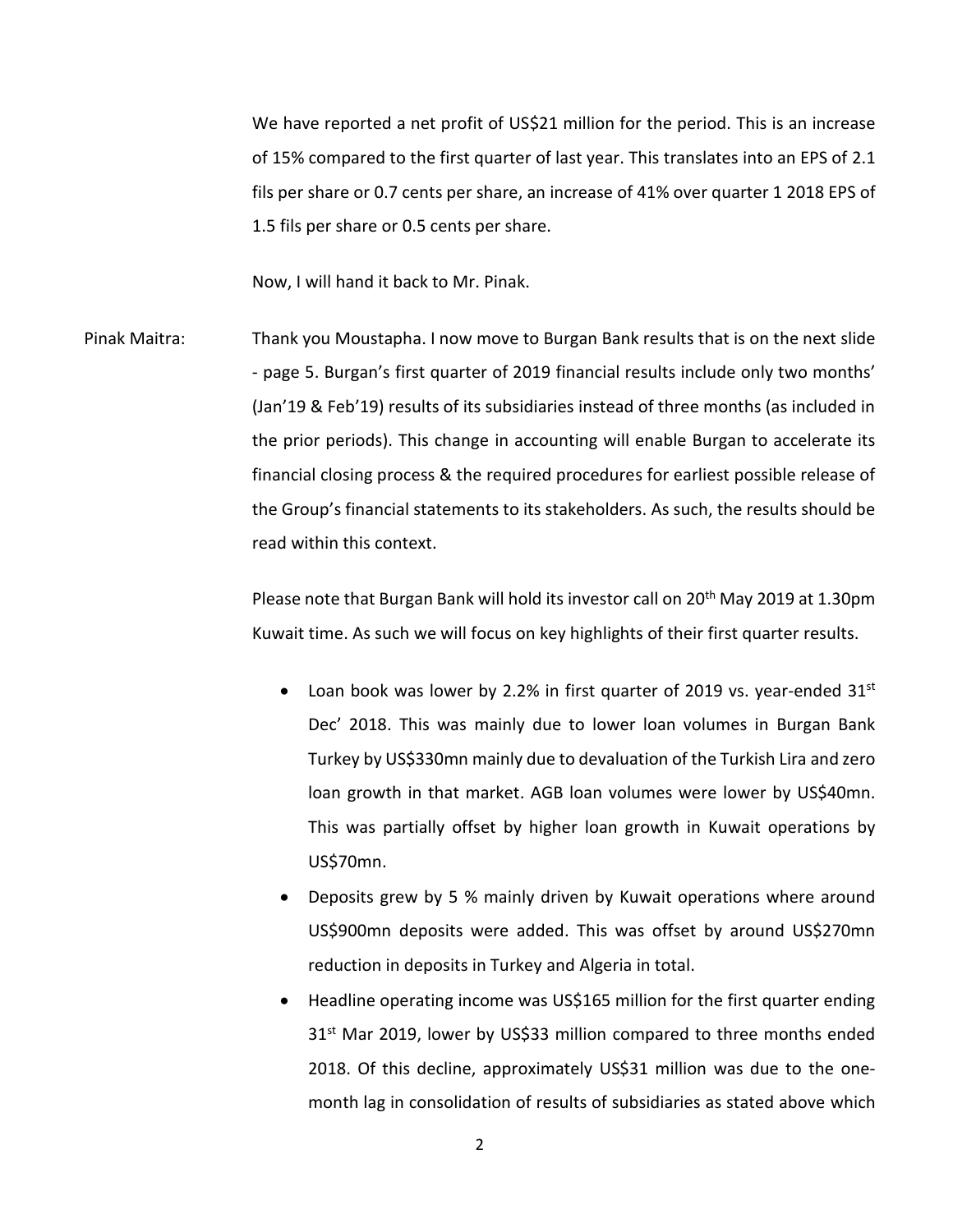means underlying operating income remained similar to last year's quarter one. Similarly, underlying Net Interest Margin on like for like basis remained at 2.7% although due to impact of change in accounting for subsidiaries results in the headline NIM, which is shown on slide 5, was reported at 2.2%. Headline cost income ratio improved by 438bps in first quarter of 2019.

- As a result of the above-mentioned movements, the Group posted a net income of US\$63 million in first quarter of 2019. As you can make out, if we take out the timing effect of accounting change the underlying operations and resulting net income has remained strong.
- Asset quality has remained good as we reported a net NPA ratio of 2.5%. We continue to have prudent provisioning levels where around 90% of provisions are in the general category. As a result of this, coverage ratio was 236% after including these provisions along with the value of collateral. The bank reported a CET1 Ratio of 11.8% and CAR of 17.3% as at 31 $^{\rm st}$  Mar 2019, which points to an optimal capital level.

On page 6, we provided details on performance of the regional operations of Burgan Bank. The quarterly results on headline basis in first quarter of 2019 are lower compared to fourth quarter of 2018 due to the time lag in reporting that I mentioned earlier. However, when we look at important performance indicators at the bottom half of the slide, performance of all our regional operations are depicting an improving trend which is satisfying despite the challenging macroeconomic environment. Overall, share of our regional loan book was ~31% of total Burgan Bank loan book and regional deposits accounted for ~28% of Group's customer deposit base.

I will hand it back to Moustapha for Gulf Insurance Group section

Moustapha Chami: Thank you Pinak. We now move over to page 7 on Gulf Insurance Group. You can see on the top left chart that the gross premium written for the first quarter of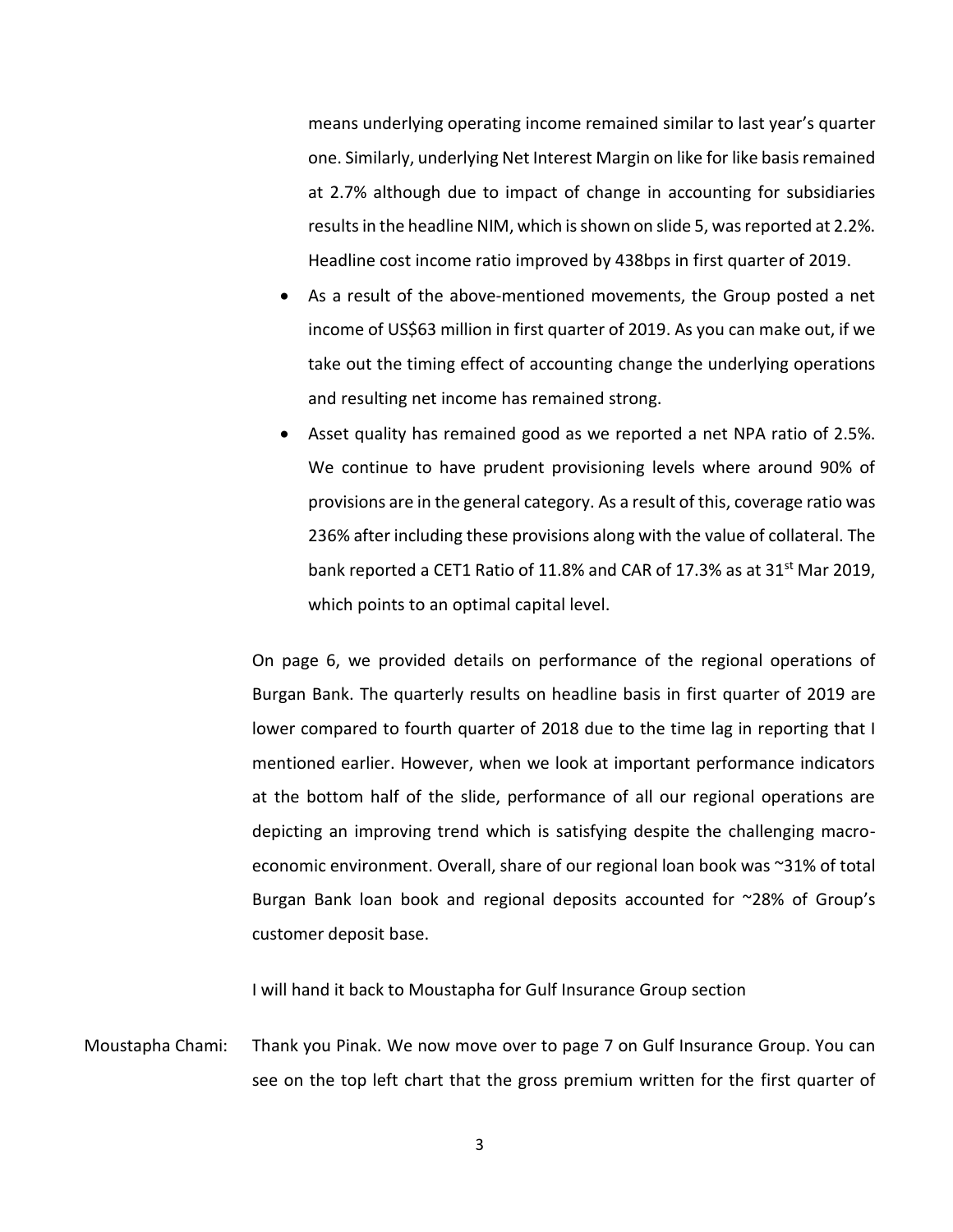2019 was at US\$304 million, a growth of about 3% compared to first quarter of 2018. The increase was mainly due to growth in Medical, Life and Property business segment.

The focus on digitalization of customer journey is gathering strength. This has been achieved through our smart phone application that is helping customers to have an improved sales experience. Also, digital claims management allows our customers to get paid promptly and efficiently which means a reduction in our cost of processing claims. We believe that in doing this, we will increase customer retention and improve cross selling.

On the top right chart, net investment income for the first quarter of 2019 has remained unchanged at US\$10 million in comparison to first quarter of 2018.

On the bottom left chart, you can see that the combined ratio stands at 95% which is a 3-percentage points improvement over 2018. This improvement is majorly driven by lower claims incurred in Life, Property and Marine & Aviation segments as well as increase in reinsurance commission income.

Our net profit for the first quarter of 2019 is up 12% compared to the first quarter of 2018 and return on equity has improved to 17%. The quality of these earnings has improved as well, being driven by strong underwriting practices as well as investment gains anchored on a prudent asset allocation policy.

I will now hand over to Anuj to take you through the remaining portion of the presentation.

Anuj Rohtagi: Thank you Moustapha. We can move on to page 8 which has United Gulf Holding Company. On the top left, revenue for the first quarter of 2019 was US\$62 million, which represents a growth of 37% compared to the first quarter of 2018. This is mainly on account of the consolidation of Global Investment House (Global) revenue, which was acquired and consolidated from September 2018 onwards and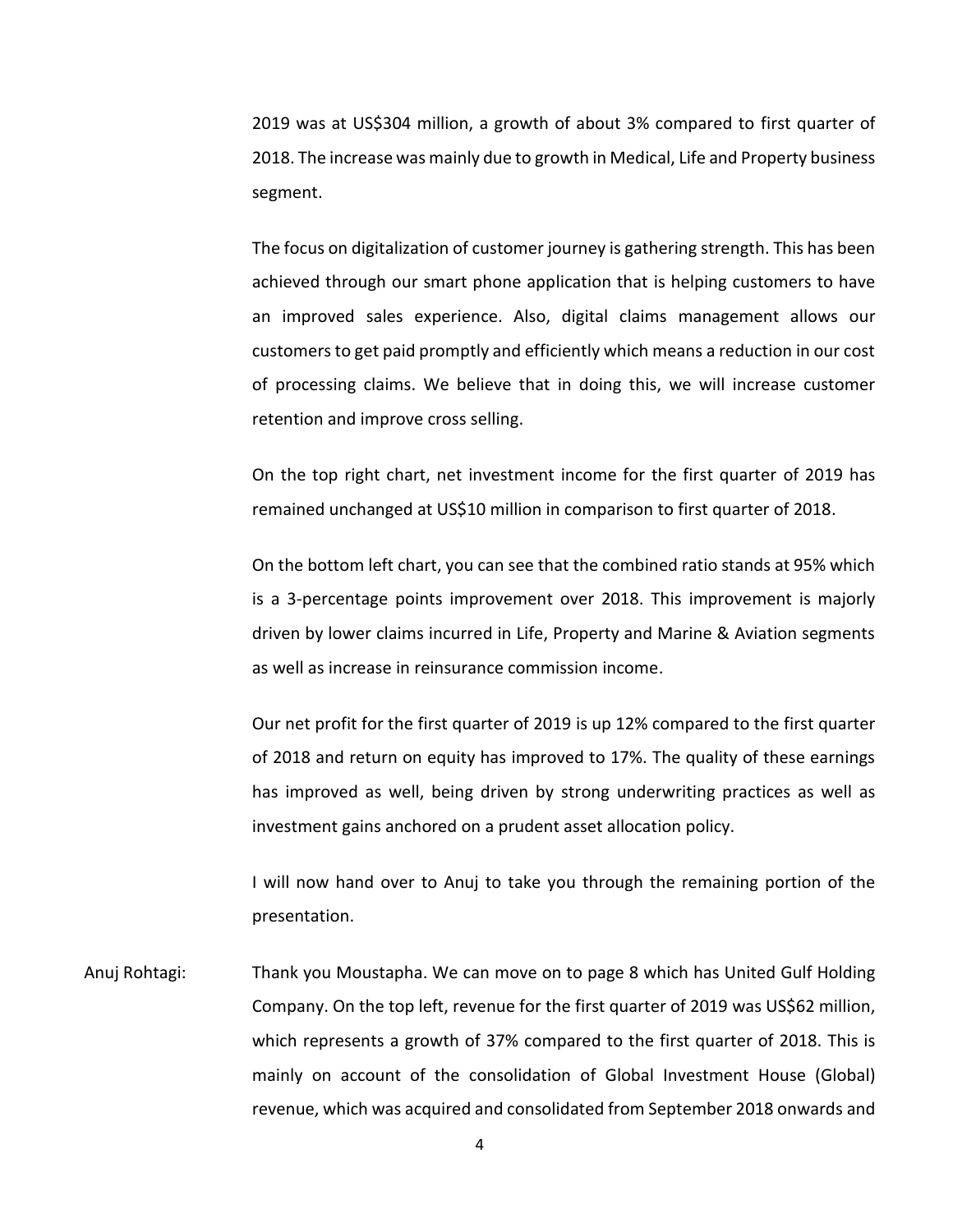increase in share of profit from associates by US\$8 million driven by one-off loss in first quarter of 2018.

On the top right chart, fee and commission income grew by US\$4 million over first quarter of 2018. This growth is mainly due to higher income from KAMCO as a result of consolidation of Global's results in 2019.

On bottom left chart you can see, net profit at US\$5 million which is 3% lower than first quarter of 2018 driven by higher interest expense on account of bond issuance for Global's acquisition and increase in G&A expenses due to Global's consolidation. As the operations of two entities will merge in coming months we expect that synergies will recover this cost of funding the acquisition.

UGB's total consolidated capital adequacy ratio stood at 20.6% as of 31 March 2019 against the minimum capital adequacy requirement threshold of 12.5%.

Moving on to United Real Estate on page 9. URC's revenue grew by 18% in the first quarter of 2019 as compared to similar period in 2018 to US\$85 million. This was mainly driven by growth in contracting and service revenues (which were up 35%, largely coming from UBC) and rental income (which increased by 11%) from Abdali Mall where leasing activities are progressing well and around 70% of the area has been leased. Operating profit, shown on the top right chart showed a similar trend.

Net profit was stable at US\$2.6 million for the first quarter of 2019 vs. first quarter of 2018. The increase in operating profit was offset by higher financing cost which increased by 9% in first quarter of 2019 vs. first quarter of 2018. The financing cost of the company increased from US\$12.4 million in first quarter of 2018 to US\$13.5 million in first quarter of 2019. This is due to marginally higher cost of funds and increased level of borrowings.

Let's move to page 10, that is OSN. We continue to highlight that significant market opportunity for the MENA region exists in this business. We are the only platform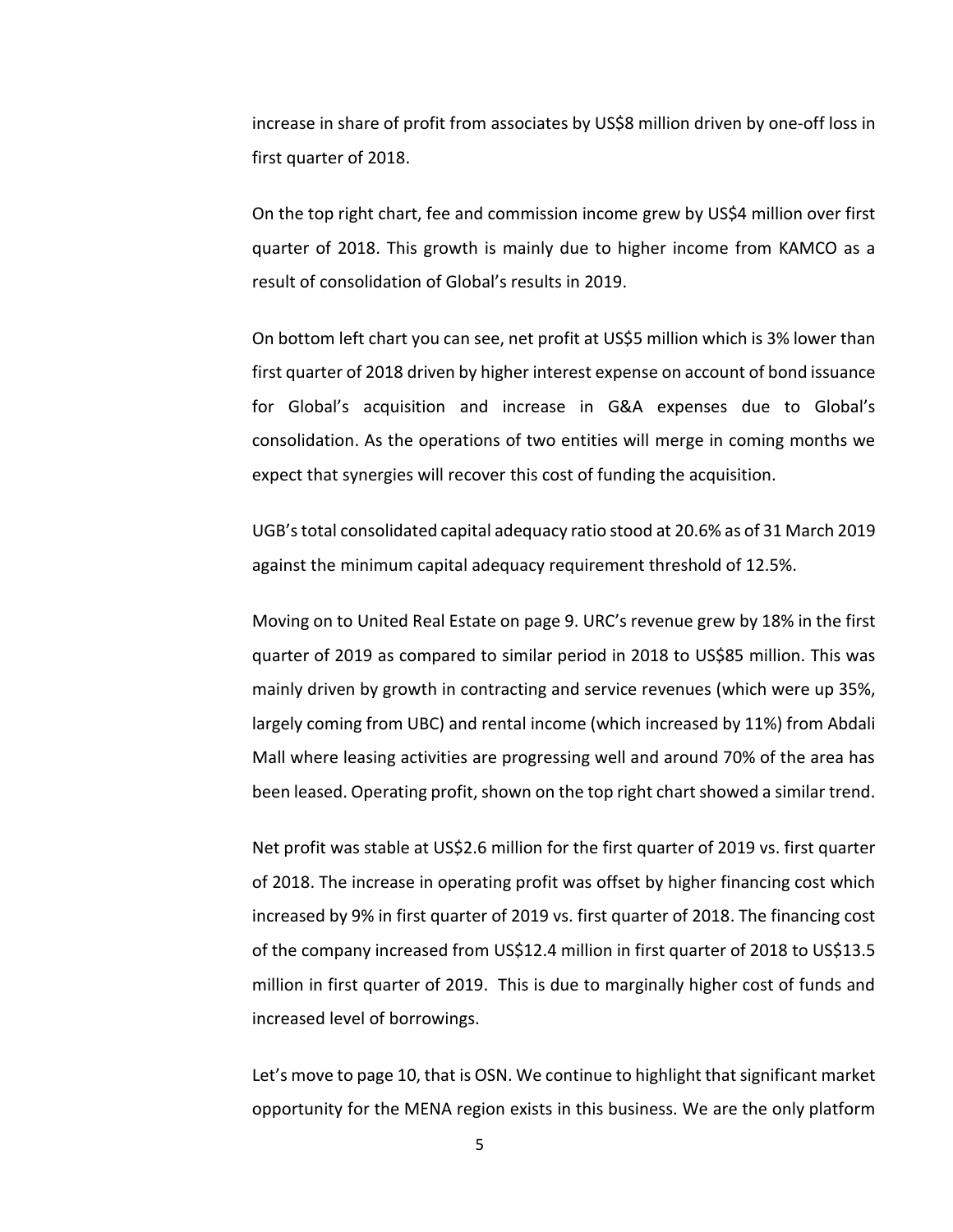in the world to have exclusive rights to a significant portion of premium entertainment content for more than 20 countries.

Given the ongoing review of strategic options, we are not sharing the key performance indicators of OSN. Having said that 2019 has been a good year so far. Our streaming platform Wavo's launch was achieved on April 1. "The Game of Throne" led the content line up from April 14, and the initial customer response to the platform has been encouraging. We have crossed 100,000 paying customers by now. This is an important milestone for OSN as it allows us to provide our customers with a product they want with content they like.

Currently we are focused on developing sharper packages and communication modes so that customer and our partners see the value proposition that each customer package offers. Additionally, we are taking a deeper dive to identify paths with our IPTV/ Telco partners to better monetize our content rights with them. We are also progressing to identify the path by which we can sell our packages and products in the 14 countries where we have license for but are not doing business.

Moving to page 11. United Industries reported US\$26 million net profit for first quarter of 2019 which is higher by 46% as compared to first quarter of 2018. The growth is coming from its share of income from Qurain Petrochemical Industries Company

Jordan Kuwait Bank has also performed well with healthy Net Interest Margin of 3.7%. Net profit for first quarter of 2019 is almost flat as compared to first quarter of 2018. Operating profit stood at US\$45 million while Net Profit stood at US\$14 million for first quarter of 2019. During the quarter, loan book decreased by 5.8% to US\$2.2 billion as compared to US\$2.3 billion in 2018.

We now move on to page 12 that covers our funding profile. As you can see, we are well positioned in terms of overall debt maturity of our borrowings which is

6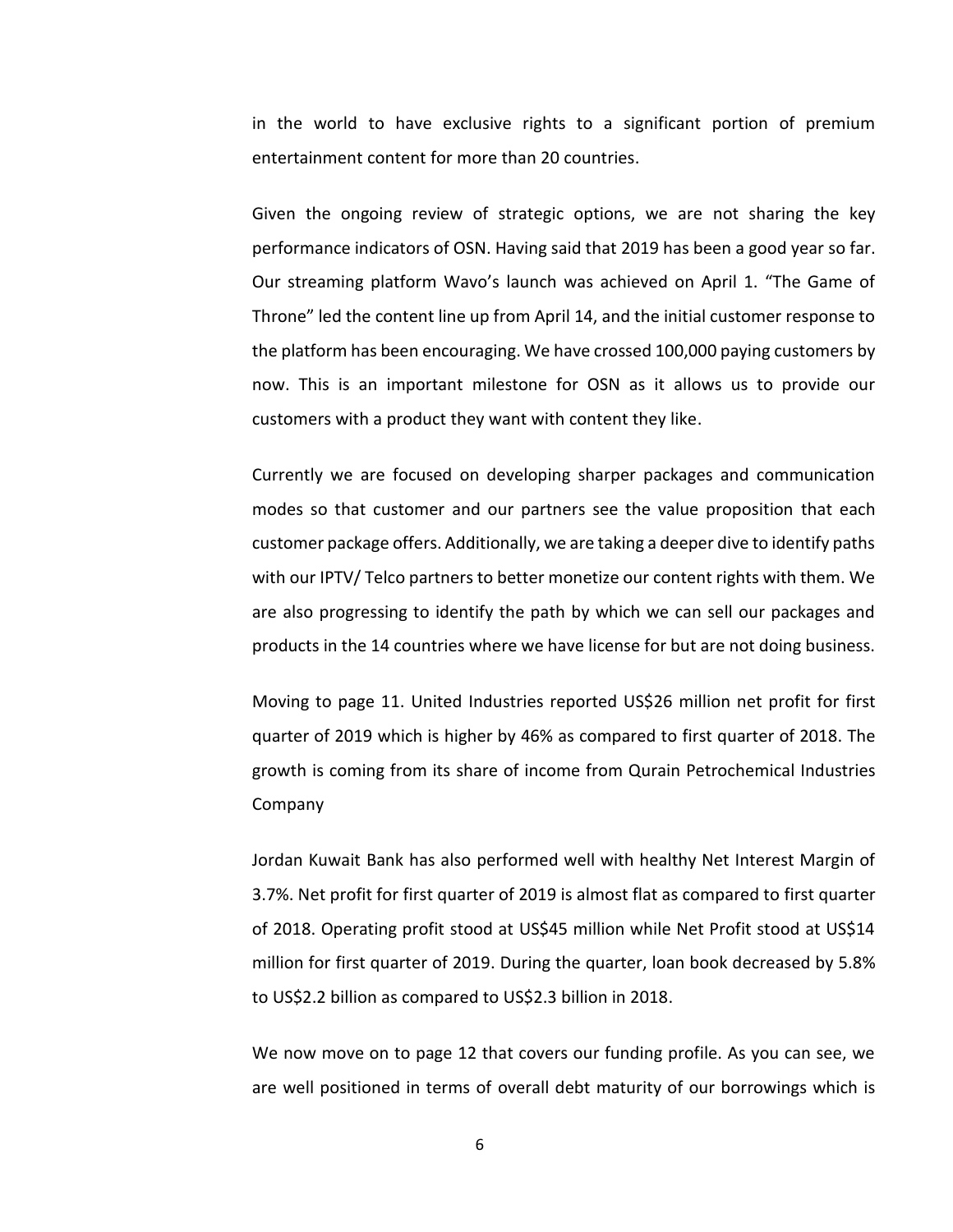close to 5 years. Our cash position remains strong at around US\$900 million. Technically speaking, this covers all our debt obligations till 2022.

We are happy to report that in February 2019, we repaid US\$233 million EMTN.

Our focus remains on long term and stable funding profile which matches with the long-term investment horizon of our assets. As you may be aware, the Board approved a rights issue of up to 453 million shares in January 2019. The second submission of the draft offering prospectus was made to Capital Markets Authority on 7<sup>th</sup> May 2019. Subsequent to receipt of final approval from CMA on this offering prospectus, the subscription period will be announced.

That concludes our today's presentation. We now hand over to the moderator to invite our listeners to raise any questions they may have.

- Elena Sanchez: Hi, this is Elena from EFG Hermes, just perhaps to give some time to the audience, I can ask a couple of questions. First of all, on Burgan Bank, could you give us some indication of recent deterioration trend for the Turkish subsidiary. Whether we could see significant increase in provisioning cost this year because of the macro economic environment and whether there would be a need for the Burgan Bank Group to inject capital or increase the capital base of their subsidiaries? Thank you.
- Pinak Maitra: Thank you very much for the question. In terms of the second one first, there are no plans to an increase in capital in 2019 as the capital adequacy ratio and Tier 1 ratio suggest you know that there is enough headroom there. In terms of the overall provisioning of loans of Burgan Bank, you know Burgan Bank and all Kuwaiti Banks, obviously for the last five years were preparing for IFRS 9 and so when IFRS 9 was adopted in Kuwait, we had a forward-looking view and that did take into consideration the situation in Turkey, you know up to January 2019. So, our expectation is that yes things are evolving there, they have gone at best sideways and probably objective is somewhat the long way, but it is too early to call the year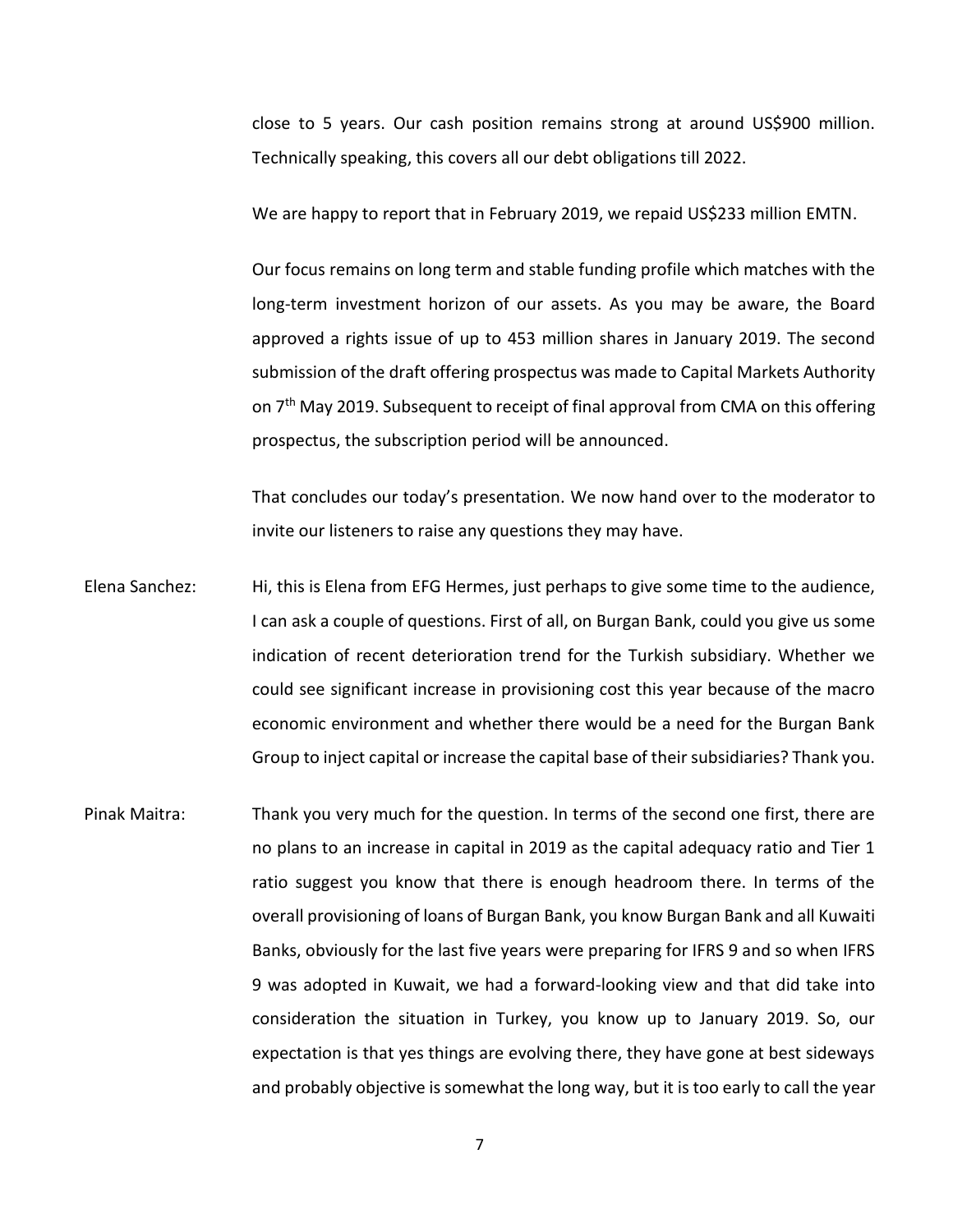end direction because it has been fairly volatile on the ground. The picture is evolving, I think that the management will give you a little more colour on their call on Monday, and I take that our view, generally is that we don't expect big surprises from Turkey. But definitely business as usual, there will be the NPLs and they are going to be watched, before they are going to get better, but deciding of the provision is too early to call it at this stage.

- Anuj Rohtagi: Just to add to that Elena, if you see the overall growth, the non-performing asset ratio has come to 2.5% from 2.3%. It was business as usual, coming primarily from Kuwait. Our NPA ratio across the subsidiaries remained quite stable, even in Burgan Bank Turkey there was a small increase from 3.1% to 3.4%, and the overall group remained around good level of 2.5%.
- Elena Sanchez: Thank you. This is very helpful. Thank you.
- Operator: Now, we will take our second question from Zafar Nazim from J.P Morgan.
- Zafar Nazim: Hi, this is Zafar Nazim from J.P. Morgan. I have a couple of questions, I was wondering if you can just give us some better granularity for the Hold Co. financials. If you can tell us what is the total quantum of dividends that you expect to or have already received this year. And then on the other side, if you can tell us the cash outflows at the Hold Co. level that you expect this year?
- Anuj Rohtagi: Thank you Zafar. Let me just refer to my notes. In terms of dividends receipts, we are expecting. USD100mn for the year. For year to date, we have received around 60% i.e. USD62mn so far. We expect another USD12mn in quarter 2 and then the remaining we expect in second half of 2019. The second part with regard to outflows, we have paid dividends of USD60mn, our interest expense for the entire year is around USD135mn and to add to that, our general & administrative cost of around USD32mn. So, that's a total of roughly USD230mn of outflows.

8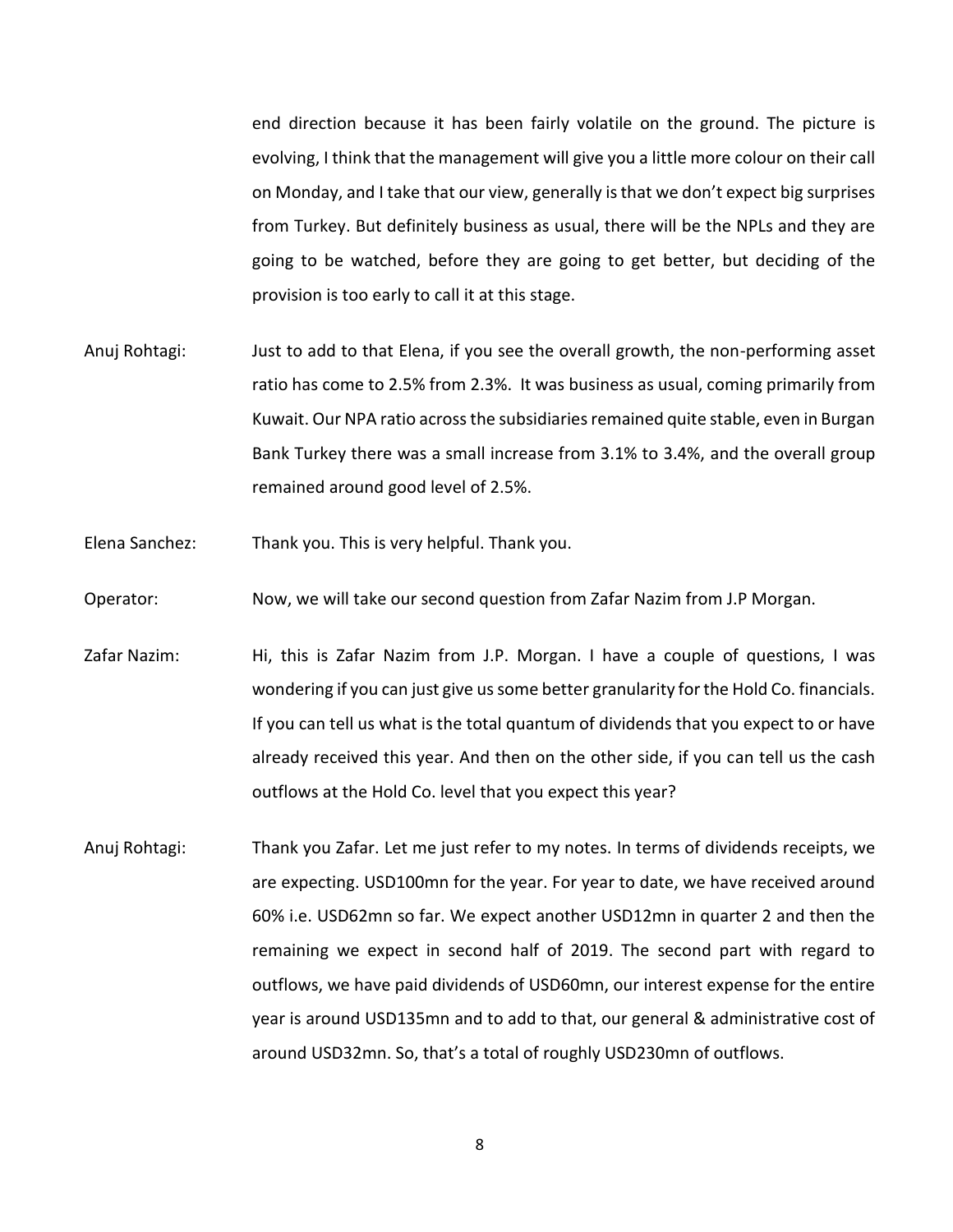Zafar Nazim: I am sorry, the dividend income that you mentioned, 100 million, that's dollars, right?

Anuj Rohtagi: That's correct.

- Zafar Nazim: I got it. So, there's still a cash burn situation at the Hold Co. level. Any thoughts on when you think this, I mean you have plenty of liquidity at the Hold Co. level, so this is not really a concern with respect to liquidity, but generally speaking as a business, how do you plan to even out the inflows and the outflows. Is there a plan for that?
- Pinak Maitra: I probably want to take you to the strategy. Historically, the way we allocated capital was businesses that produced 15% return on equity and that model we obviously were running at close to break-even from cash-flow point of view. Basel III came along, and other regulations came along and some technological disruptions that we faced in the last 3-4 years, meant that structurally the profitability of these business, they continued to perform better than their global peers. For instance, Burgan is doing double digit returns on equity. GIG is doing 17% return and so on and so forth. But we are going through that phase where you know, we are optimizing our capital and moving towards it. To answer your question from an operating point of view, we expect 2021-22 to be the timeline where we will be converging. That's one way to think about it and that assumes that things are not going to change significantly from what it was in the last 24 months. If you look at first quarter of 2019, we are seeing a significant improvement in customer sentiment, a higher take up of revenue in all our businesses, so I am not factoring that in when I am giving you business as usual, it is slightly backward look, that's point 1. Point 2 is to say that we have had 32 exits in the past and you obviously want to sell assets in the right environment and I think that is coming in 2-3 years, that environment is opening up and whenever we do that we have significant inflows and that obviously more than makes-up for the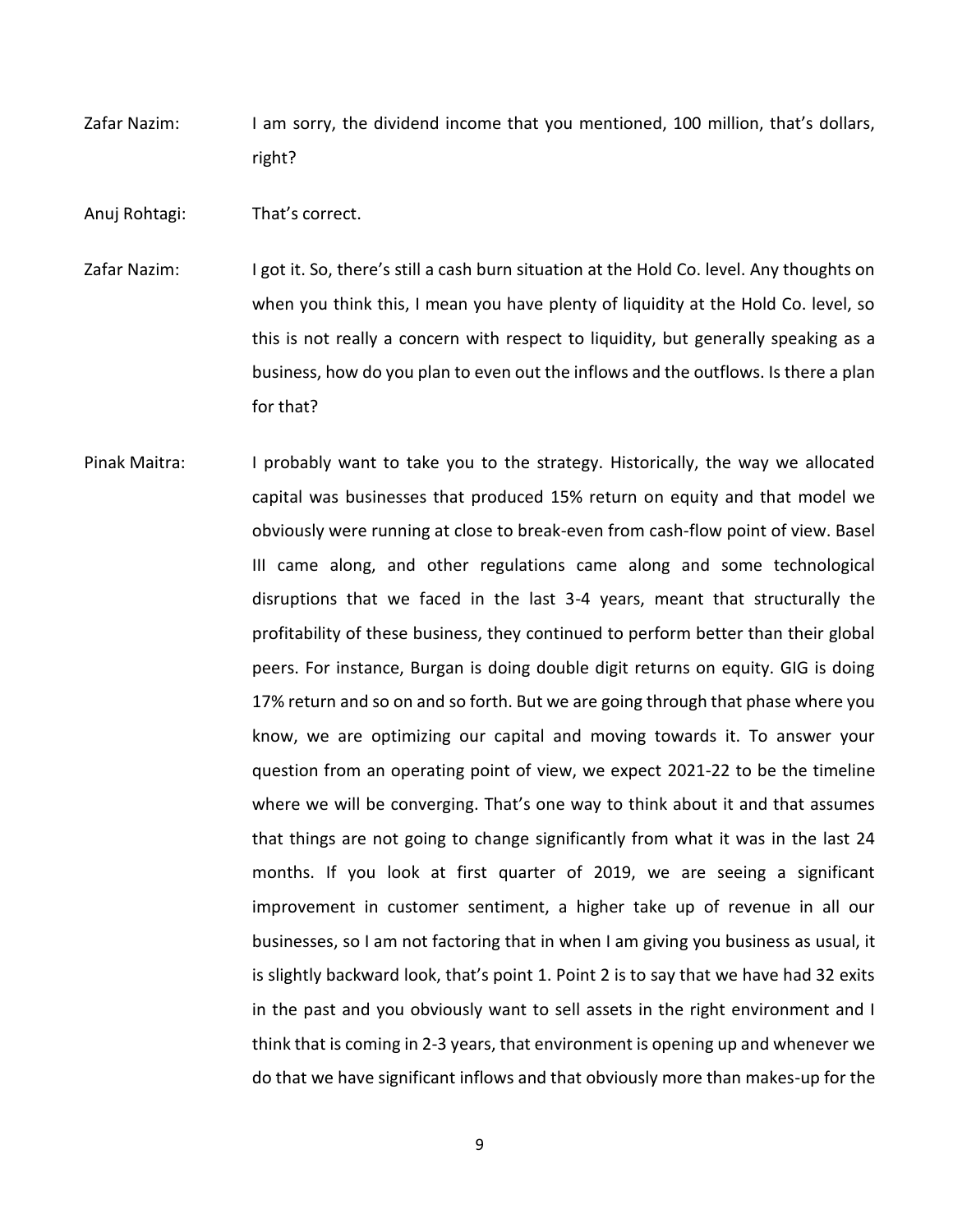cash burn that we have during this period where our operating cash flows are lagging the outflows. Structurally, there are couple of things that are going to come in our favor. Next year we are going to pay down a fairly expensive debt that we have been servicing for last many years and that could bring down our interest servicing costs and as we exit probably our debt levels should also come down and therefore lots of things moving in the right direction going forward and the JAWS ratio will open in that 2021-22 down-frame more in the other way than what it is today that we are having cash deficit in the operations.

- Anuj Rohtagi: And when we define operations we look at interest expense and G&A, dividend is financing consideration for our stakeholders, so we are not too far if you see USD100mn vs. USD135mn plus G&A. And as Pinak said for the interest expense, the cost will go down once we pay next year debt and then we have as you know rights issue also coming so we will be looking to optimize overall capital structure and reduce the cost of funds.
- Zafar Nazim: Thank you. And just on the point on paying down the expensive debt, do you have plan, I mean you have plenty of liquidity to pay down from balance sheet cash but what are your plans with respect to refinancing that bond?
- Pinak Maitra: Again, we will follow what market knows is the historical practice for us, we look at the cost-benefit ratio, we look at you know how it is. The 10-year has been trading very interestingly, it's at 237 today. So, we will make that call, you know, typically we have refinanced from up to 12 months before and we are now approaching that 12-month window. But, we will do it if it makes sense for us from a purely economic point of view. We have the luxury to either pay-down or roll-over and we will call that as we see the numbers play out in front of us. We all are surprised with the way the long-bond has performed. So, if it gets to an attractive level in 2019, you know, we would obviously try to harvest that, or you know, do the right thing of